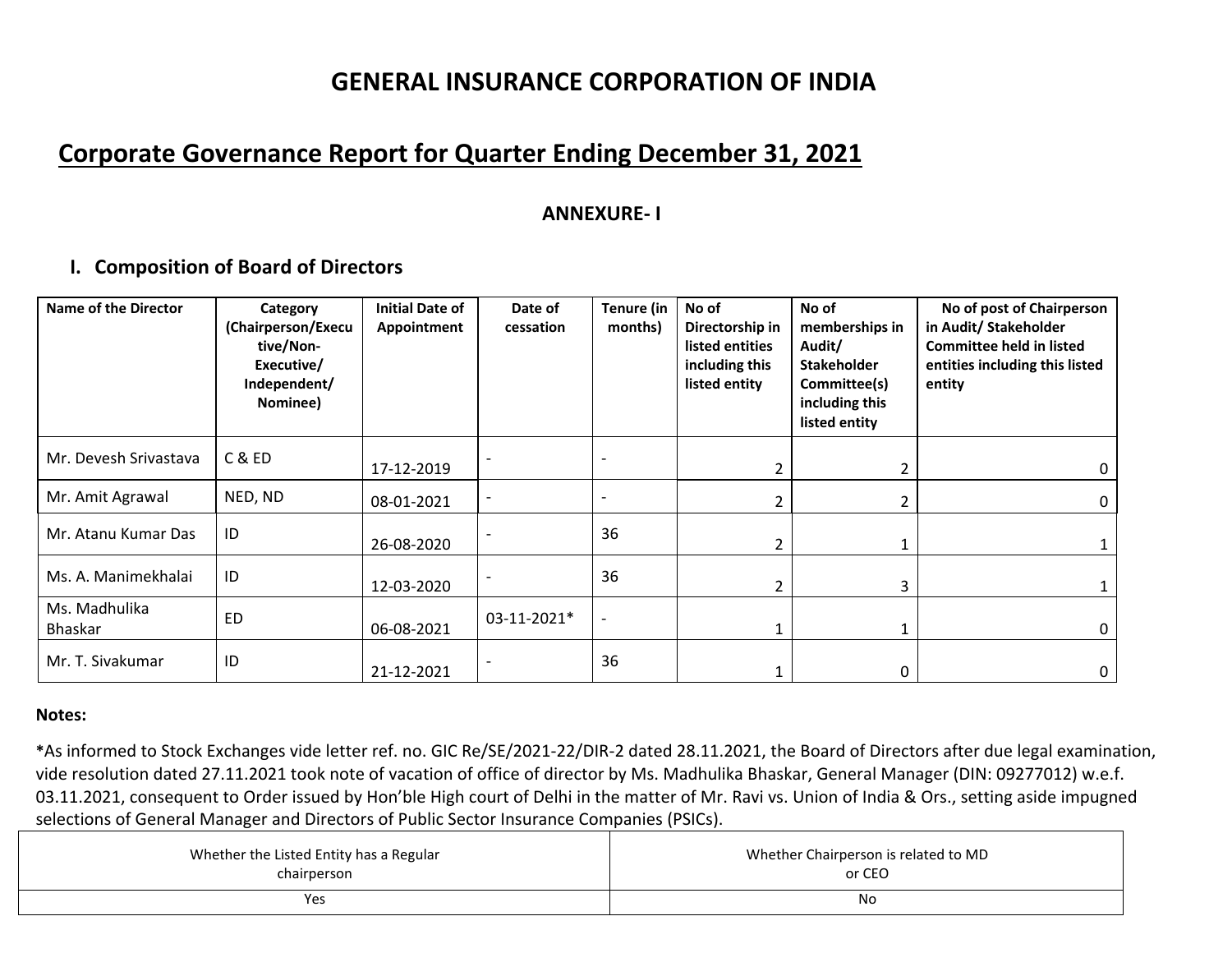### **II. Composition of Committees**

 $\Gamma$ 

|                | <b>Audit Committee</b>                                |          |                               |             |                          |  |  |  |
|----------------|-------------------------------------------------------|----------|-------------------------------|-------------|--------------------------|--|--|--|
| Sr.            | Name of the Committee                                 |          |                               | Date of     |                          |  |  |  |
| No.            | Member                                                | Category | <b>Chairperson/Membership</b> | Appointment | <b>Date of Cessation</b> |  |  |  |
|                | A. Manimekhalai                                       | NED, ID  | Chairperson                   | 12-03-2020  |                          |  |  |  |
| $\overline{2}$ | Atanu Kumar Das                                       | NED.ID   | 26-08-2020                    |             |                          |  |  |  |
| 3              | Amit Agrawal                                          | NED,ND   | Member                        | 08-01-2021  |                          |  |  |  |
|                | Whether the Audit Committee has a Regular Chairperson | Yes      |                               |             |                          |  |  |  |

|                | <b>Stakeholders Relationship Committee</b>                                |          |                               |                        |                          |  |  |  |  |
|----------------|---------------------------------------------------------------------------|----------|-------------------------------|------------------------|--------------------------|--|--|--|--|
| Sr.<br>No.     | Name of the Committee<br>Member                                           | Category | <b>Chairperson/Membership</b> | Date of<br>Appointment | <b>Date of Cessation</b> |  |  |  |  |
| 1              | Atanu Kumar Das                                                           | ID       | Chairperson                   | 26-08-2020             |                          |  |  |  |  |
| $\overline{2}$ | Devesh Srivastava                                                         | C & ED   | Member                        | 17-12-2019             |                          |  |  |  |  |
| 3              | A. Manimekhalai                                                           | ID       | Member                        | 12-03-2020             |                          |  |  |  |  |
| 4              | Madhulika Bhaskar                                                         | ED       | Member                        | 06-08-2021             | $03-11-2021*$            |  |  |  |  |
|                | Whether the Stakeholders Relationship Committee has a Regular Chairperson | Yes      |                               |                        |                          |  |  |  |  |

|     | <b>Risk Management Committee</b>                                |          |                               |             |                          |  |  |  |
|-----|-----------------------------------------------------------------|----------|-------------------------------|-------------|--------------------------|--|--|--|
| Sr. | <b>Name of the Committee</b>                                    |          |                               | Date of     |                          |  |  |  |
| No. | Member                                                          | Category | <b>Chairperson/Membership</b> | Appointment | <b>Date of Cessation</b> |  |  |  |
|     | Devesh Srivastava                                               | C & ED   | Chairperson                   | 17-12-2019  |                          |  |  |  |
|     | Atanu Kumar Das                                                 | ID       | Member                        | 26-08-2020  |                          |  |  |  |
|     | A. Manimekhalai                                                 | ID       | Member                        | 12-03-2020  |                          |  |  |  |
|     | Madhulika Bhaskar                                               | ED       | Member                        | 06-08-2021  | 03-11-2021*              |  |  |  |
|     | Whether the Risk Management Committee has a Regular Chairperson | Yes      |                               |             |                          |  |  |  |

|       | <b>Nomination and Remuneration Committee</b> |          |                                      |         |                          |  |  |  |
|-------|----------------------------------------------|----------|--------------------------------------|---------|--------------------------|--|--|--|
| l Sr. | Name of the Committee                        |          |                                      | Date of |                          |  |  |  |
| No.   | Member                                       | Category | Chairperson/Membership   Appointment |         | <b>Date of Cessation</b> |  |  |  |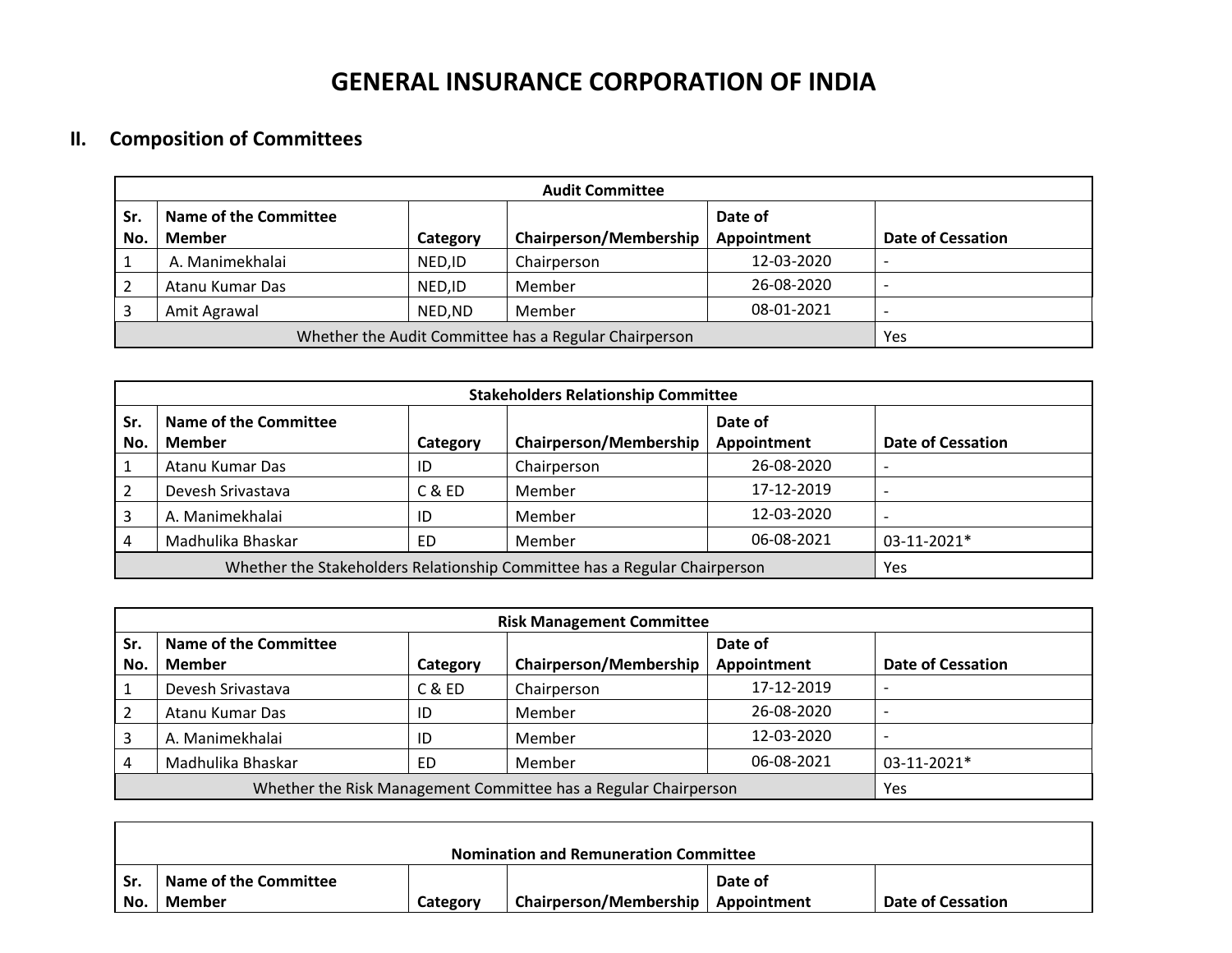| Atanu Kumar Das                                                             | ID      | Chairperson | 26-08-2020 |  |
|-----------------------------------------------------------------------------|---------|-------------|------------|--|
| A. Manimekhalai                                                             | ID      | Member      | 12-03-2020 |  |
| Amit Agrawal                                                                | NED. ND | Member      | 08-01-2021 |  |
| Whether the Nomination and Remuneration Committee has a Regular Chairperson | Yes     |             |            |  |

|            | <b>Corporate Social Responsibility Committee</b>                                |          |                               |                        |                          |  |  |  |  |
|------------|---------------------------------------------------------------------------------|----------|-------------------------------|------------------------|--------------------------|--|--|--|--|
| Sr.<br>No. | Name of the Committee<br>Member                                                 | Category | <b>Chairperson/Membership</b> | Date of<br>Appointment | <b>Date of Cessation</b> |  |  |  |  |
|            | Devesh Srivastava                                                               | C & ED   | Chairperson                   | 17-12-2019             |                          |  |  |  |  |
|            | Atanu Kumar Das                                                                 | ID       | Member                        | 26-08-2020             |                          |  |  |  |  |
| 3          | A. Manimekhalai                                                                 | ID       | Member                        | 12-03-2020             |                          |  |  |  |  |
| 4          | Madhulika Bhaskar                                                               | ED       | Member                        | 06-08-2021             | $03-11-2021*$            |  |  |  |  |
|            | Whether the Corporate Social Responsibility Committee has a Regular Chairperson | Yes      |                               |                        |                          |  |  |  |  |

|            | <b>Investment Committee</b>         |          |                               |                        |                          |  |  |  |
|------------|-------------------------------------|----------|-------------------------------|------------------------|--------------------------|--|--|--|
| Sr.<br>No. | <b>Name of the Committee Member</b> | Category | <b>Chairperson/Membership</b> | Date of<br>Appointment | <b>Date of Cessation</b> |  |  |  |
|            | Devesh Srivastava                   | C & ED   | Chairperson                   | 17-12-2019             |                          |  |  |  |
|            | Atanu Kumar Das                     | ID       | Member                        | 26-08-2020             |                          |  |  |  |
|            | A. Manimekhalai                     | ID       | Member                        | 12-03-2020             | $\overline{\phantom{0}}$ |  |  |  |
|            | Madhulika Bhaskar                   | ED       | Member                        | 06-08-2021             | $03-11-2021*$            |  |  |  |

|            | <b>Ethics Committee</b>      |          |                               |                        |                          |  |  |  |
|------------|------------------------------|----------|-------------------------------|------------------------|--------------------------|--|--|--|
| Sr.<br>No. | Name of the Committee Member | Category | <b>Chairperson/Membership</b> | Date of<br>Appointment | <b>Date of Cessation</b> |  |  |  |
| 1          | Devesh Srivastava            | C & ED   | Chairperson                   | 17-12-2019             |                          |  |  |  |
|            | Atanu Kumar Das              | ID       | Member                        | 26-08-2020             |                          |  |  |  |
|            | A. Manimekhalai              | ID       | Member                        | 12-03-2020             | -                        |  |  |  |
|            | Amit Agrawal                 | NED, ND  | Member                        | 08-01-2021             |                          |  |  |  |

| nittee<br>omn<br>пι<br>.<br>. . |
|---------------------------------|
|                                 |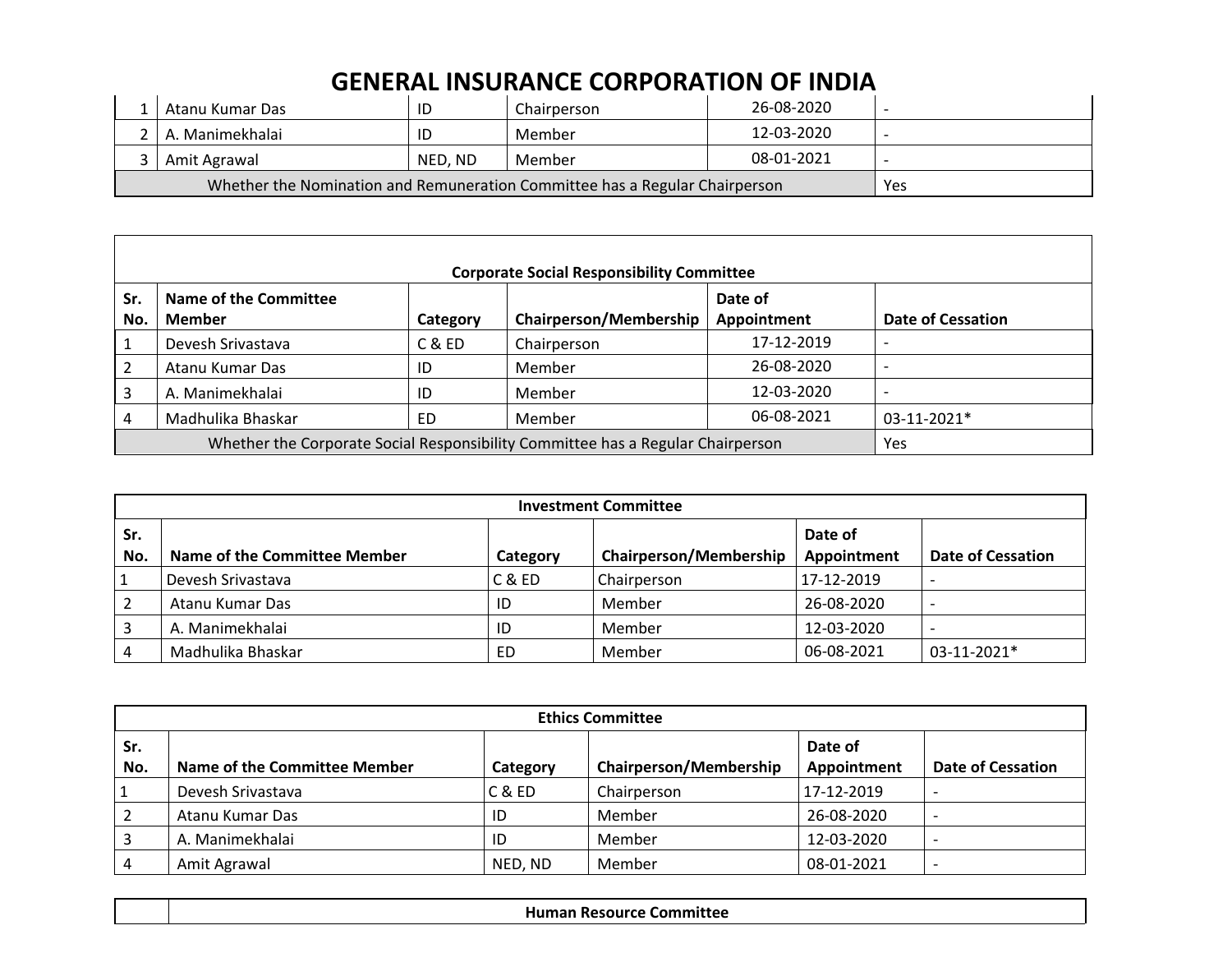|            | SEREIVE HIJVINARE CONTONATION OF INDIA |          |                               |                        |                          |  |  |  |  |
|------------|----------------------------------------|----------|-------------------------------|------------------------|--------------------------|--|--|--|--|
| Sr.<br>No. | Name of the Committee Member           | Category | <b>Chairperson/Membership</b> | Date of<br>Appointment | <b>Date of Cessation</b> |  |  |  |  |
|            | Devesh Srivastava                      | C & ED   | Chairperson                   | 17-12-2019             |                          |  |  |  |  |
|            | Atanu Kumar Das                        | ID       | Member                        | 26-08-2020             | $\overline{\phantom{0}}$ |  |  |  |  |
|            | A. Manimekhalai                        | ID       | Member                        | 12-03-2020             |                          |  |  |  |  |

#### **Notes:**

**\***As informed to Stock Exchanges vide letter ref. no. GIC Re/SE/2021‐22/DIR‐2 dated 28.11.2021, the Board of Directors after due legal examination, vide resolution dated 27.11.2021 took note of vacation of office of director by Ms. Madhulika Bhaskar, General Manager (DIN: 09277012) w.e.f. 03.11.2021, consequent to Order issued by Hon'ble High court of Delhi in the matter of Mr. Ravi vs. Union of India & Ors., setting aside impugned selections of General Manager and Directors of Public Sector Insurance Companies (PSICs).

### **III. Meeting of Board of Directors**

| Date(s) of Meeting (if any) in the<br>previous quarter and in the current<br>quarter | Whether requirement of Quorum met * | Maximum gap between any two<br>consecutive (in number of days) |
|--------------------------------------------------------------------------------------|-------------------------------------|----------------------------------------------------------------|
| 13-08-2021                                                                           | Yes                                 |                                                                |
| 08-09-2021                                                                           | Yes                                 | 25                                                             |
| 10-11-2021                                                                           | Yes                                 | 62                                                             |

**\* for the current quarter meetings**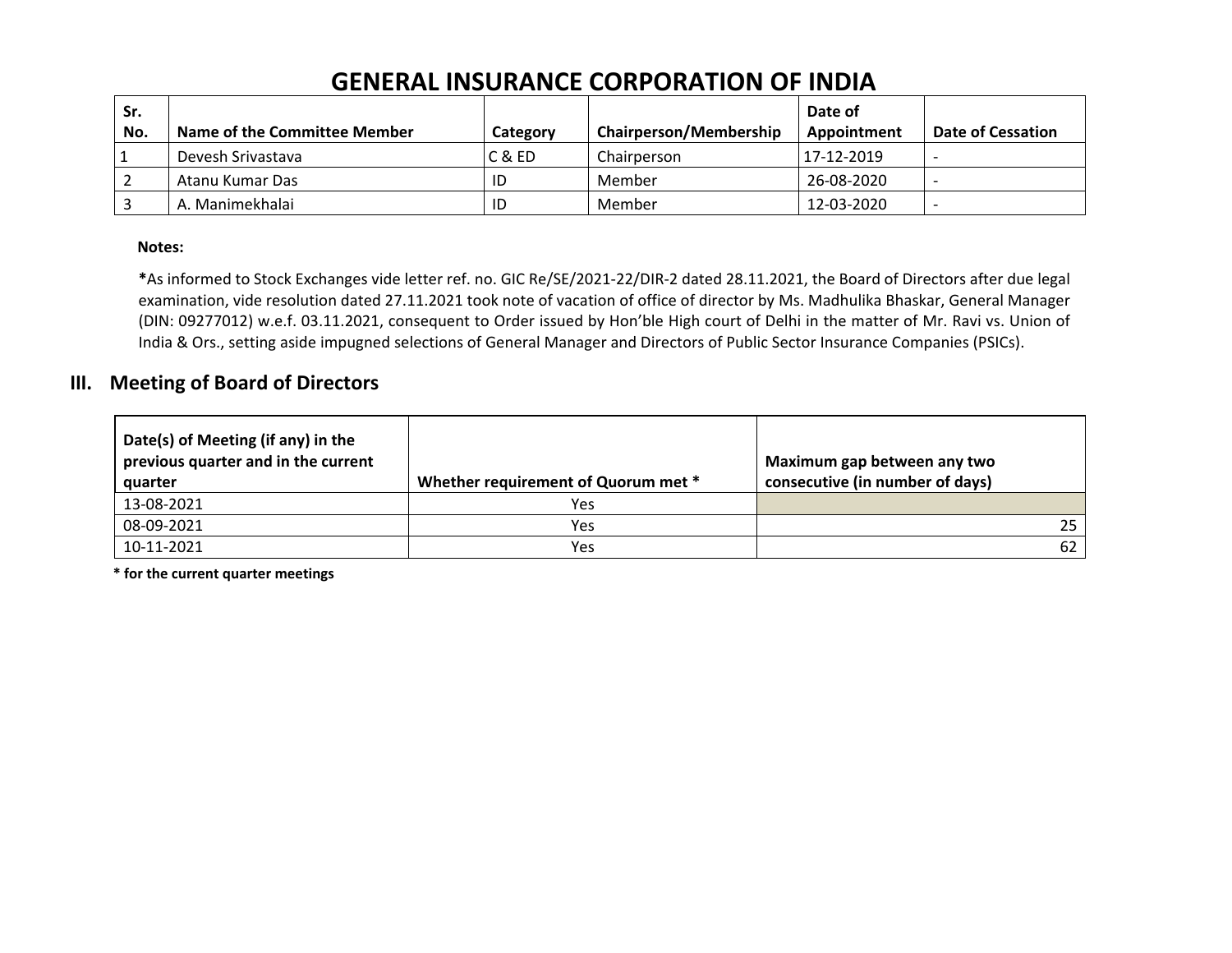### **IV. Meeting of Committees**

| Name of the committee                     | Date(s) of<br>Meeting (if any)<br>in the previous<br>quarter and in<br>the current<br>quarter | Whether requirement of<br>Quorum met* | Maximum gap between any two<br>consecutive (in number of days) |
|-------------------------------------------|-----------------------------------------------------------------------------------------------|---------------------------------------|----------------------------------------------------------------|
| <b>Audit Committee</b>                    | 13-08-2021                                                                                    | Yes                                   |                                                                |
| <b>Audit Committee</b>                    | 10-11-2021                                                                                    | Yes                                   | 88                                                             |
| <b>Risk Management Committee</b>          | 13-08-2021                                                                                    | Yes                                   |                                                                |
| <b>Risk Management Committee</b>          | 10-11-2021                                                                                    | Yes                                   | 88                                                             |
| Corporate Social Responsibility Committee | 13-08-2021                                                                                    | Yes                                   |                                                                |
| Corporate Social Responsibility Committee | 08-09-2021                                                                                    | Yes                                   | 25                                                             |
| Corporate Social Responsibility Committee | 10-11-2021                                                                                    | Yes                                   | 62                                                             |
| <b>Investment Committee</b>               | 13-08-2021                                                                                    | Yes                                   |                                                                |
| <b>Investment Committee</b>               | 10-11-2021                                                                                    | Yes                                   | 88                                                             |

**\*for the current quarter meetings**

### **V. Related Party Transactions**

| <b>Subject</b>                                                                                         | <b>Compliance status (Yes/No/NA)</b> |
|--------------------------------------------------------------------------------------------------------|--------------------------------------|
| Whether prior approval of audit committee obtained                                                     | Yes                                  |
| Whether shareholder approval obtained for material RPT                                                 | Not Applicable                       |
| Whether details of RPT entered into pursuant to omnibus approval have been reviewed by Audit Committee | Yes                                  |